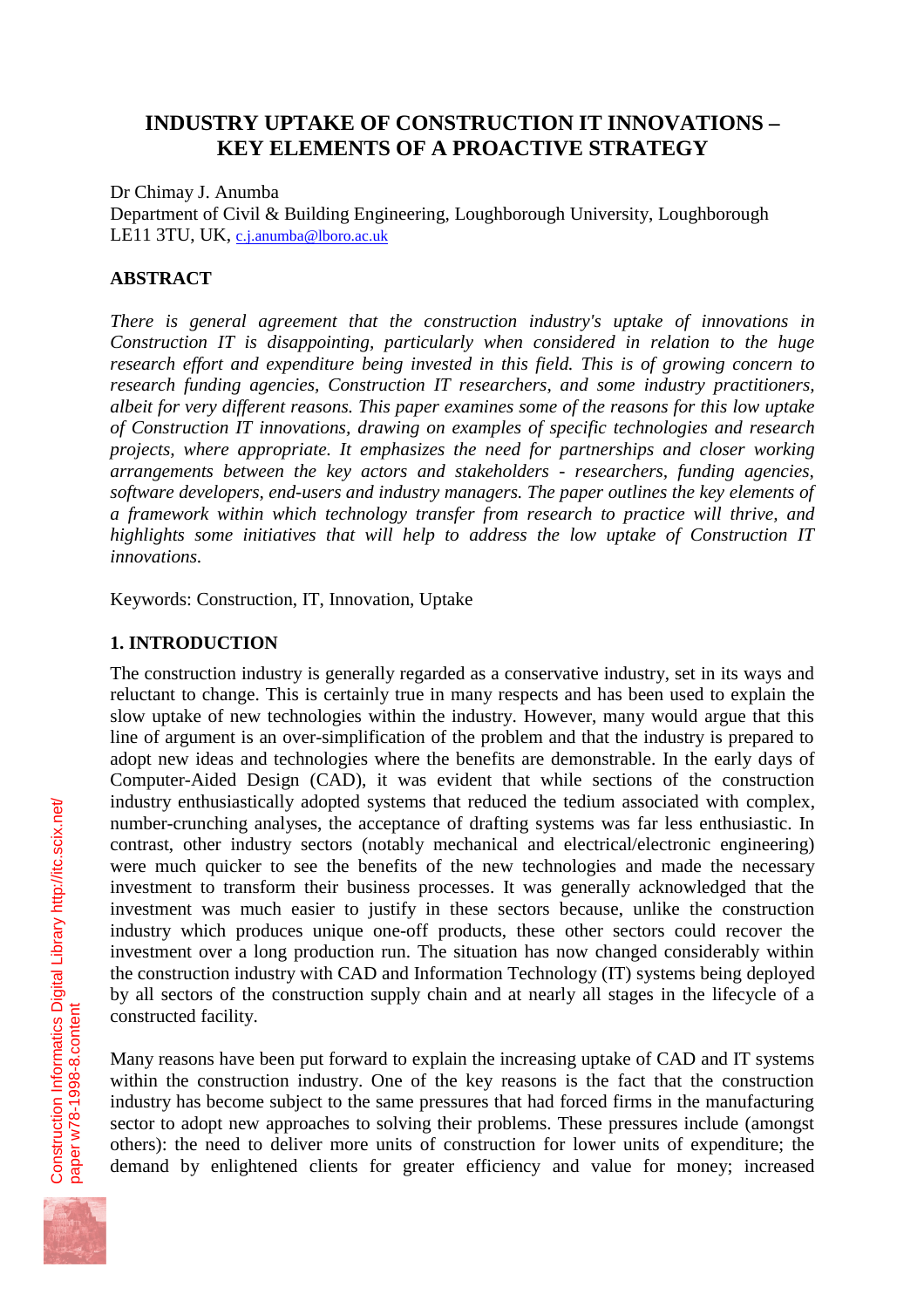competition; the need to improve quality and ensure client satisfaction; the globalisation of the industry which resulted in geographically distributed project teams; and the increasing requirement for projects to be delivered within tighter time-scales. In order to address adequately these pressures, the construction industry needed to fundamentally re-engineer its business processes. CAD and IT systems were seen as the key enablers for achieving the effecting the changes that were required.

While the industry has come a long way in its adoption of CAD and IT systems, there is still much that needs to be done to address fully the challenges still facing the industry. While researchers enthusiastically seek to develop new tools to address industry problems, they are often frustrated by the nonchalant attitude of industry practitioners towards their latest innovations and products. Before examining in detail some of the reasons for this continuing slow uptake of construction IT innovations, it is pertinent first to discuss the nature and trends in Construction IT research.

#### **2. CONSTRUCTION IT RESEARCH AND UPTAKE TRENDS**

Research in Construction IT is regarded as a relatively young field of study, still struggling to define its place within the large family of academic disciplines [Bjork 1998]. Much of the early work was undertaken by enthusiasts striving to find solutions to specific problems in their field of endeavour. These were mainly standalone, pragmatic solutions that addressed effectively the problem at hand but had limited appeal and applicability. In some cases, these were proprietary systems that were not commercially available, thus limiting the number of firms that could take advantage of the functionality that they offered. The advent of commercial systems (based on early research prototypes) that addressed specific problems was instrumental in broadening the appeal of these systems. However, the problem of justifying the cost of these systems remained, with the industry only taking up a system where its advantages over existing conventional approaches could be readily demonstrated.

It was not long before Construction IT researchers realised that the full benefits of CAD and IT systems could only be realised through integrating standalone applications. This led to a lot of research work on the development of interfaces between existing systems. While many of the interfaces developed were very effective between two specific applications, problems were often encountered when it was necessary to link up to three or more applications. The amount of work (and rework) often required in developing the required interfaces was considerable and the benefits marginal in comparison. Nevertheless, the linkages helped to further demonstrate the potential of CAD and IT systems.

The move towards integrated CAD and IT systems has led to several research themes including integrated data structures, product modelling, development of standards for the representation of product information, data exchange protocols, integration of CAD and project schedules, etc. The numerous benefits possible with the use of integrated systems are increasingly being realised by industry practitioners. Construction IT researchers, having developed integrated systems within individual construction industry disciplines, are now focusing on research work that will result in multi-disciplinary systems integration, as it is here that the greatest potential lies. There is currently significant interest in the development of an integrated project model for construction projects. This is expected to have major impact, particularly if it takes on board the output of the International Alliance for Interoperability's work on the development of Industry Foundation Classes (IFCs). When available, such a project model will appeal to construction project teams, as the advantages will be demonstrable.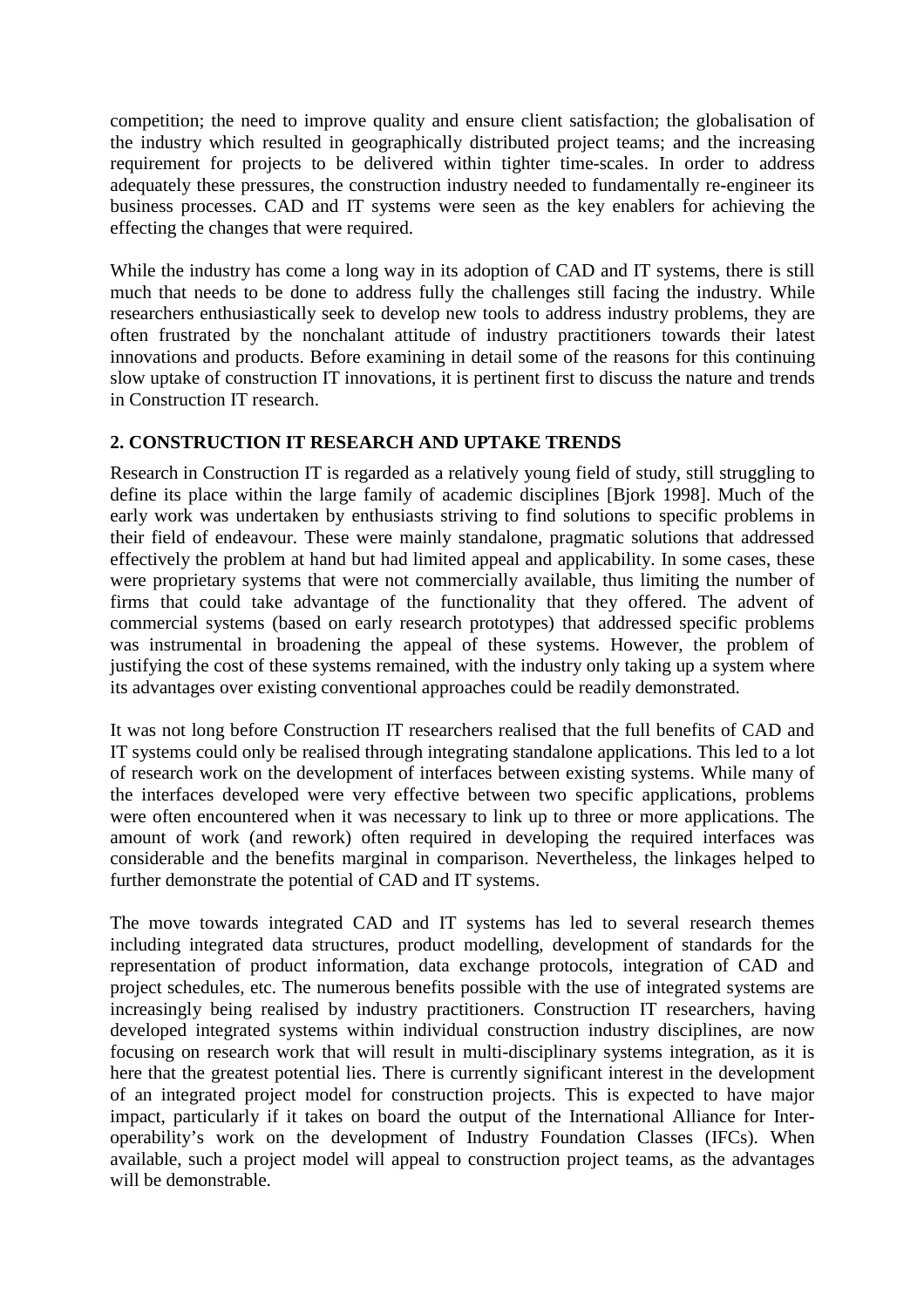Visualisation is another burgeoning research area which is likely to have an influence in the uptake of Construction IT innovations. It is of utmost importance in multi-disciplinary integration, and many Construction IT researchers are developing tools that can facilitate this. In tandem, there is also work into the development of appropriate information and communication technologies to facilitate collaborative working between members of a project team. These efforts will result in improved functionality and enhance the uptake of CAD and IT systems in industry.

### **3. REASONS FOR LOW INDUSTRY UPTAKE**

The relatively low uptake of Construction IT innovations in the construction industry is of growing concern to research funding bodies, Construction IT researchers, and some industry practitioners albeit for very different reasons. Funding bodies world-wide are keen to justify the millions of dollars that they have invested in Construction IT research by demonstrating to policy-makers that the research undertaken so far is yielding fruit and having a positive impact on industrial performance. Construction IT researchers are often disappointed that many promising research prototypes have not resulted in commercial systems and that much of the output from their research projects end up on the shelf. Some industry practitioners are frustrated that Construction IT innovations do not always address their immediate needs. Whatever the point of view, it is clear that there are several factors at work; these need to be well understood before solutions can be devised.

Some of the main reasons for the low uptake of Construction IT innovations include the conservative culture of the construction industry; poor level of investment in Construction IT; poor dissemination of research results; poor marketing; inadequate user-interfaces; a mismatch between current research and the needs of industry; and the lack of adequate uptake by software developers.

# **Conservative Culture of the Industry**

As mentioned previously, the construction industry has, historically, had inertia to change (particularly in the adoption of technological and process innovations) [Watson & Anumba 1991]. Although the situation has changed somewhat in recent years, construction remains, in comparison to the manufacturing sector, an inefficient, low skill, low technology industry. It is no wonder, therefore, that Construction IT innovations are still viewed with skepticism by many industry managers and practitioners. As younger and more computer-literate practitioners move up the corporate ladder in construction firms, and as the benefits of CAD and IT systems become more evident, this conservatism will diminish.

# **Poor Investment in Construction IT**

While significant sums of money have been invested in Construction IT by research funding bodies in various countries, there is scope for a lot more to be done. The lack of a coherent strategy, in many cases, has led to much duplication, inadequate support for promising new areas, lack of sustained support in some essential areas, and the funding of work of limited industrial impact. In addition, there is very little industry funding for research in Construction IT. Firms are often more interested in funding small, incremental initiatives which may give them a competitive advantage, with very few firms providing any form of support for fundamental, generic work that will benefit the industry as a whole.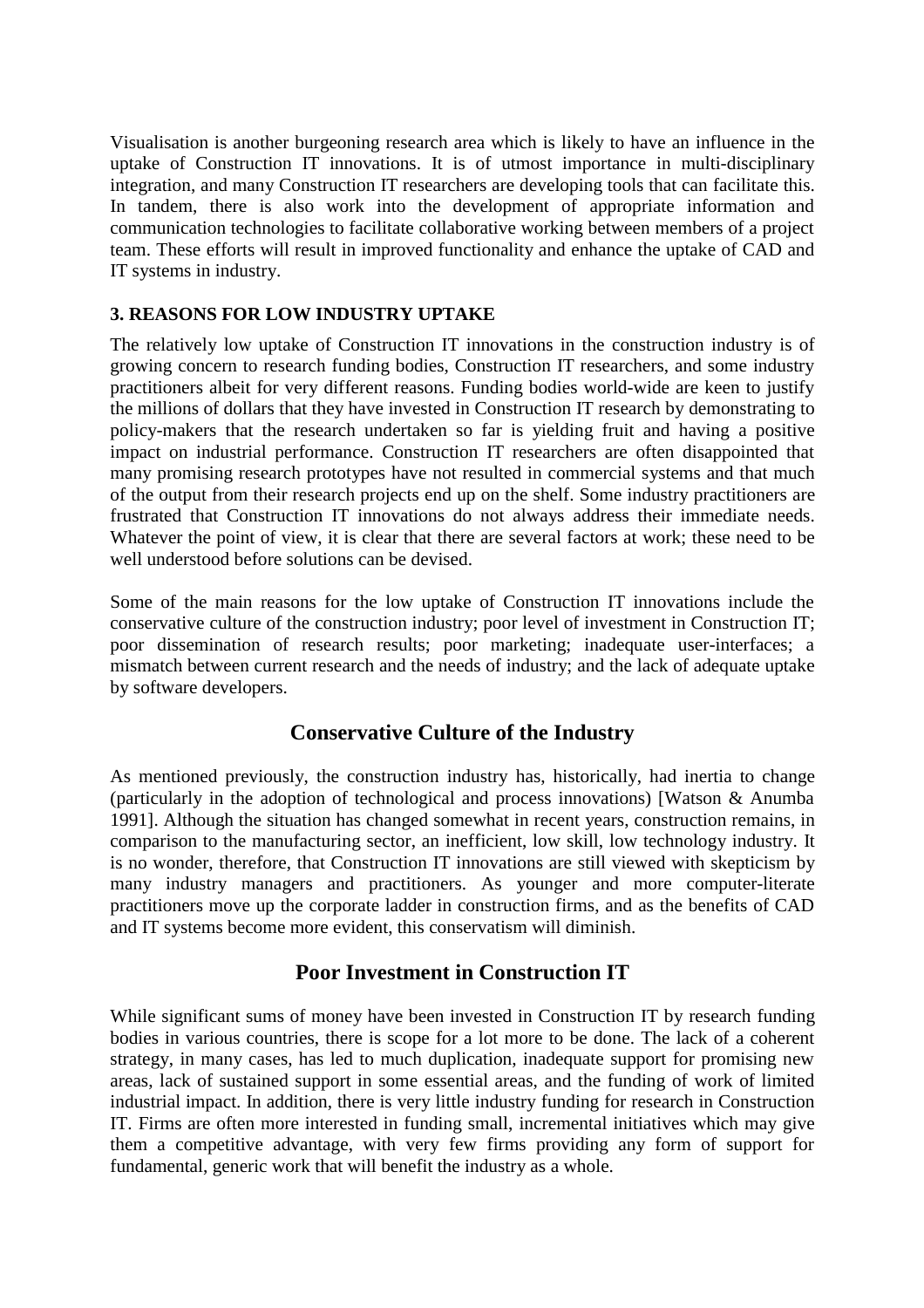### **Poor Dissemination of Research Results**

Another important factor in the low uptake of Construction IT innovations is the poor dissemination of research results. Most academic research results are disseminated through conventional academic outlets – publications in journals and conference proceedings – and so do not adequately reach industry practitioners. Industry practitioners often complain about the dearth of information on what research has already been undertaken and the absence of guidelines on how the results of these projects can be deployed within their own organisations.

### **Poor Marketing**

The poor marketing of Construction IT innovations to practitioners in the construction industry is another reason for the low uptake. Not only has the marketing of these innovations lacked the aggression required in a conservative industry, but also it has often been based on the use of inappropriate and misleading terminology. For example, the use of the term 'expert system' in the marketing of many knowledge-based systems led practitioners to expect 'fool-proof, all-singing, all-dancing' systems. The reality was, of course, very far short of these expectations, and many would-be end-users became disillusioned. Furthermore, the technical jargon often used to describe the functionality and other attributes of CAD and IT systems is incomprehensible to the average practitioner, thereby alienating him/her.

### **Inadequate User-Interfaces**

Many early CAD and IT systems were victims of inadequate user-interfaces which blunted their appeal. In general, the more user-friendly a piece of software is (provided it is of acceptable functionality), the more its acceptability to end-users. Also, the easier it is to use a CAD or IT system, the more efficiently it can be deployed. Several considerations need to be taken into account in the design of user-interfaces for CAD and IT systems [Anumba 1994]. Although some of these considerations are now being addressed in more recent systems, the damage had already been done by earlier systems, as users found themselves spending more time on familiarisation with the software rather than tackling the task at hand. The emergence of enabling IT tools such as multimedia, virtual reality (VR), and voice/motion recognition offers the potential to radically improve the user-interfaces (and hence, the appeal) of new CAD and IT systems for the construction industry.

### **Mismatch between Innovations and Industry Needs**

A reason often given by industry practitioners for the low uptake of Construction IT innovations is the mismatch between some of the systems being developed by researchers and the needs of the construction industry. The existing scenario, in many cases, could be described in terms of a 'technology push' rather than an 'industry pull', with researchers developing systems that exploit computing technology and are illustrative of its potential, but are considered by practitioners to be less appropriate (or simply, less convenient) than existing methods. Researchers tend to concentrate more on what is academically exciting and technologically challenging instead of addressing real industry problems.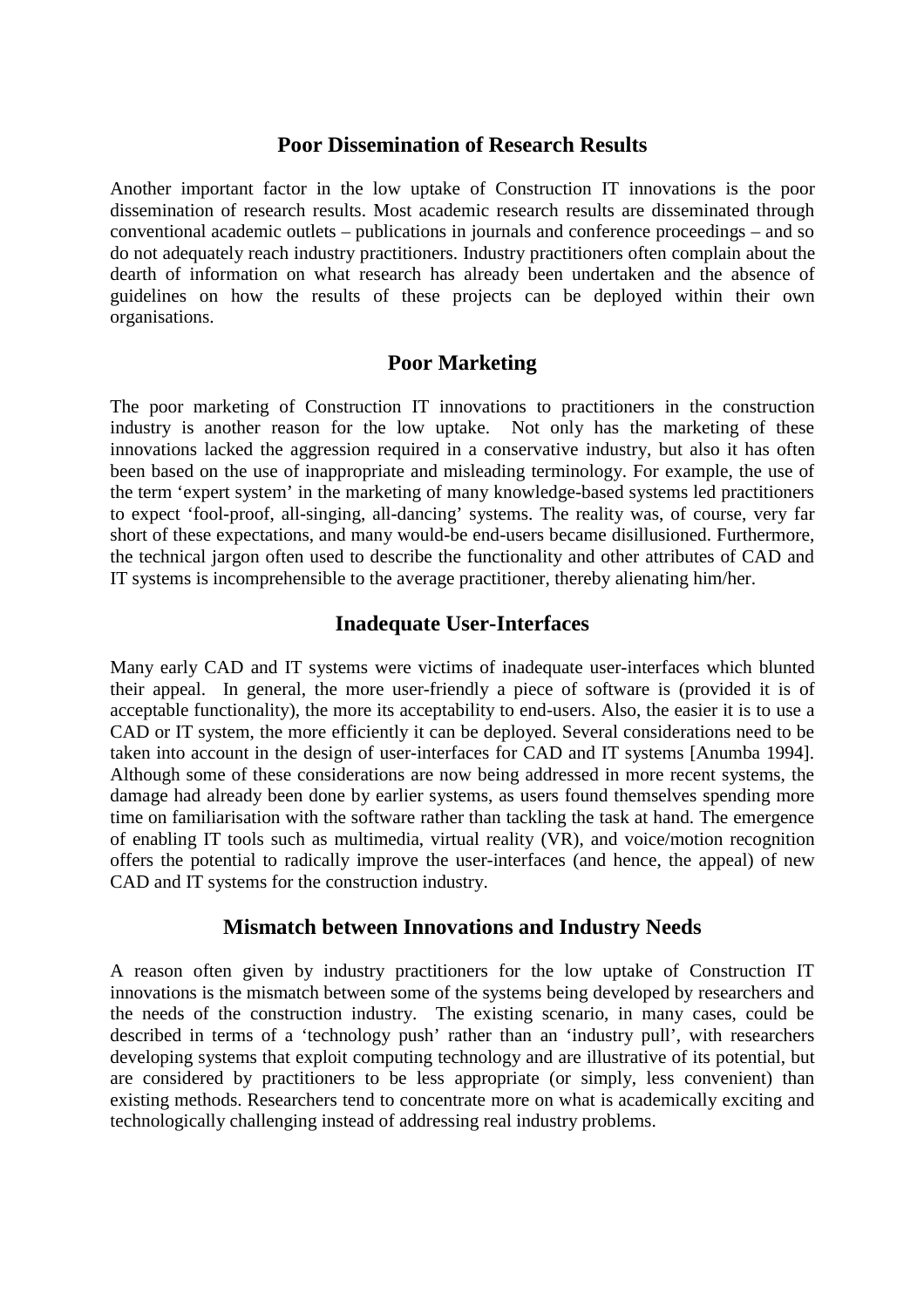## **Poor Uptake by Software Developers**

It must be recognised that Construction IT researchers are not equipped to deliver commercial systems to industry practitioners. That role has to be fulfilled by software developers that have the marketing and technical support infrastructure to achieve and sustain industry uptake of Construction IT innovations. Unfortunately, many software developers are conservative in their approach to new research prototypes based on new technologies. For example, the author and his research team recently developed a knowledge-based system for the engineering management of subsidence cases [Scott 1997], which had very good performance reviews in an industry evaluation. A software developer approached to commercialise the system was impressed with the software but refused to adopt it on the basis that it was based on new technology they did not fully understand. A market survey by an independent Regional Technology Centre has confirmed the market potential of the system (given that the housing subsidence market in the UK amounts to about  $\text{\pounds}200 - 300$  million per annum in expenditure) and is currently seeking a suitable joint venture partner for the commercial development of the system.

It should be noted that while the construction industry's uptake of Construction IT innovations has been low, in comparison with other industry sectors, the situation is gradually changing. The afore-mentioned challenges which the industry continues to face have led managers to consider seriously the benefits of using CAD and IT systems to improve their business processes. There are also several demonstrable cases of successful IT usage in construction firms – this is galvanising those that have not yet 'taken the plunge' into action. However, what is desperately needed is a coherent, proactive approach. Some of the key elements of such an approach are described below.

### **4. TOWARDS A PROACTIVE APPROACH TO INNOVATION UPTAKE**

There is an urgent need to improve the uptake of Construction IT innovations, as the construction industry stands to reap significant benefits from these. A multi-faceted and proactive approach is required, as no single solution will suffice. Some of the key elements of this should include: closer partnership between all the stakeholders – researchers, funding bodies, software developers, and industry practitioners; improving the usability of CAD and IT systems; improved research dissemination and marketing; the use of case studies; setting up of Construction IT resource centres for industry; and increased investment in Construction IT research.

### **Closer Partnership between Stakeholders**

It is important that all the stakeholders (researchers, funding agencies, industry practitioners, software developers and other interested parties) work very closely together in the development of CAD and IT systems for the construction industry. This should cover all aspects of system development - from identifying target applications to system implementation and finally, validation and marketing. Without such a partnership, the existing gulf between research and industry application will be perpetuated with the industry unable to reap the full benefits of the available technology. All stakeholders should contribute to ensuring that the right projects are funded to meet the need for long-term strategic research and short-term near-market development work. They should also facilitate the development of appropriate tools by helping to identify target applications and being actively involved in the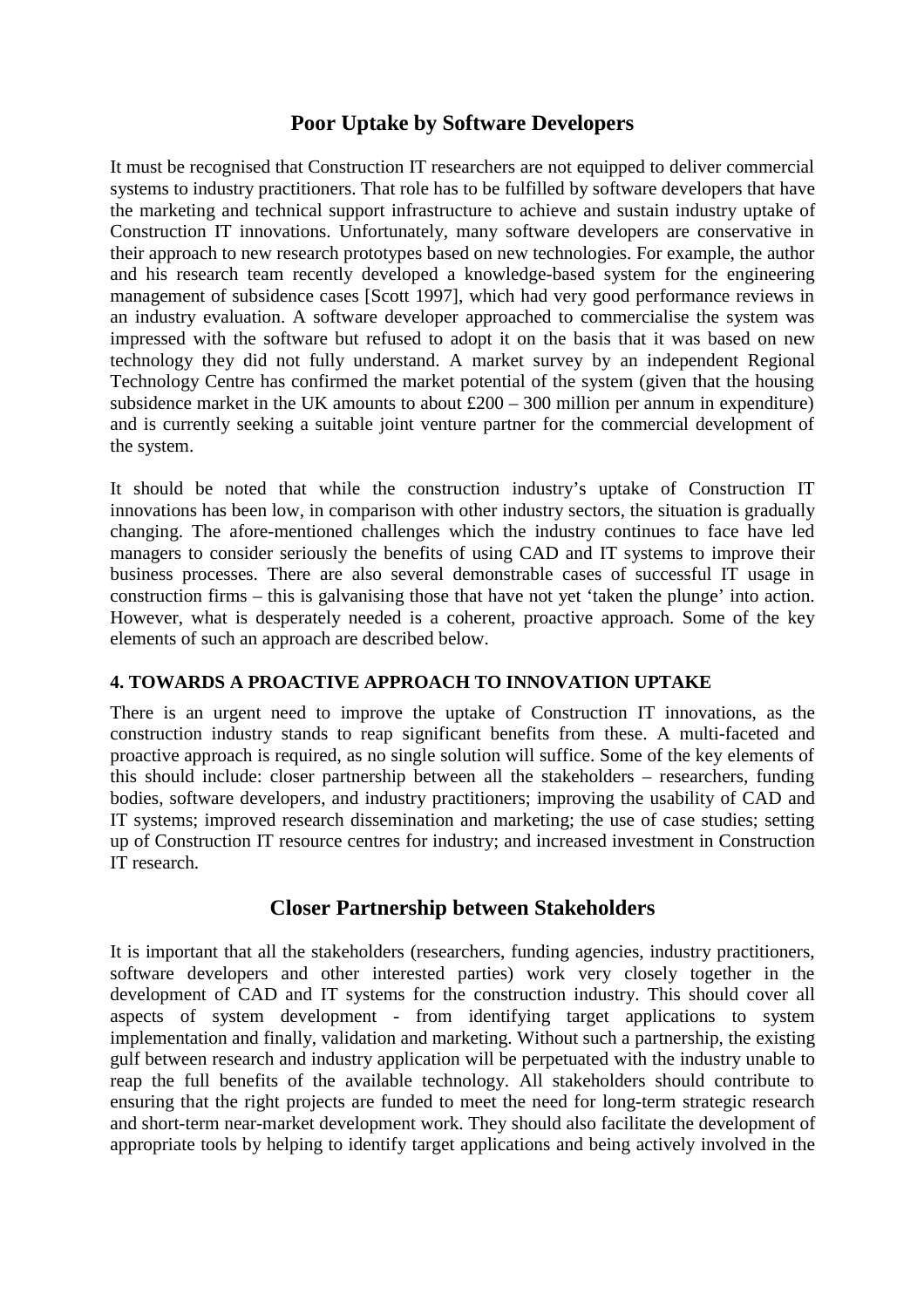system development process. The commitment of software developers is essential to the translation of promising research prototypes into commercial systems.

## **Improved Usability of Systems**

There is also a need to improve the usability of CAD and IT systems, as the most technically proficient systems are only as good as their user-interfaces. The considerations outlined by [Anumba 1994] will be useful in this regard. In particular, the active involvement of end-users from the early stages of the system development process is a key to meeting their requirements and ensuring that they will use the systems when fully developed. Emergent technologies such as multimedia, virtual reality (VR), and voice/motion recognition have a role in improving user-interface design and should be used to good effect in ensuring the usability of Cad and IT systems for the construction industry.

## **Improved Dissemination and Marketing of Research Results**

It is imperative that Construction IT researchers move from traditional academic research dissemination and exploitation routes to more industry-focused means. This should be based on a more aggressive strategy involving the conduct of demonstration workshops; the provision of 'demo' disks; securing of the endorsement of major firms (including, where appropriate, both consultants and contractors), key industry organisations (such as, in the UK, the Building Research Establishment, BRE, and the Construction Industry Research and Information Association, CIRIA), and professional bodies (such as the Institution of Civil Engineers, The Institution of Structural Engineers, the Royal Institution of British Architects, the Royal Institution of Chartered Surveyors, and the Chartered Institute of Building; as well as widespread dissemination through publications and presentations, and advertising. Use should also be made of the Internet, which could host a number of demonstration systems that industry practitioners can experiment with at their convenience. The systems themselves should be marketed as tools to aid the engineer in the execution of particular functions, without the unnecessary use of technical jargon and/or acronyms.

# **Use of Case Studies**

Case studies of industry usage of CAD and IT systems have a major role to play in increasing industry uptake of Construction IT innovations. Practitioners are more likely to appreciate the merits of a system when its practical use in industry is properly documented, with full details of the problem being tackled, the background to the choice of a given system, the problems encountered in the use of the system, the benefits of using the system, and lessons learned. In workshop or seminar settings, they are more likely to believe other practitioners extolling the virtues of a given system than a researcher. Documentation of case studies of CAD and IT usage in industry is therefore urgently needed.

# **Setting up of Resource Centres**

There is significant benefit in having Construction IT resource centres, which provide a forum for industry practitioners and researchers to exchange ideas on the development and use of CAD and IT systems in the construction industry. Practitioners with specific needs can also contact the centre to explore the availability of CAD and IT tools (or personnel) that may be able to help. The need for such centres is increasingly being recognised with several countries setting up national centres (e.g. The Construct IT Centre of Excellence in the UK). It is hoped